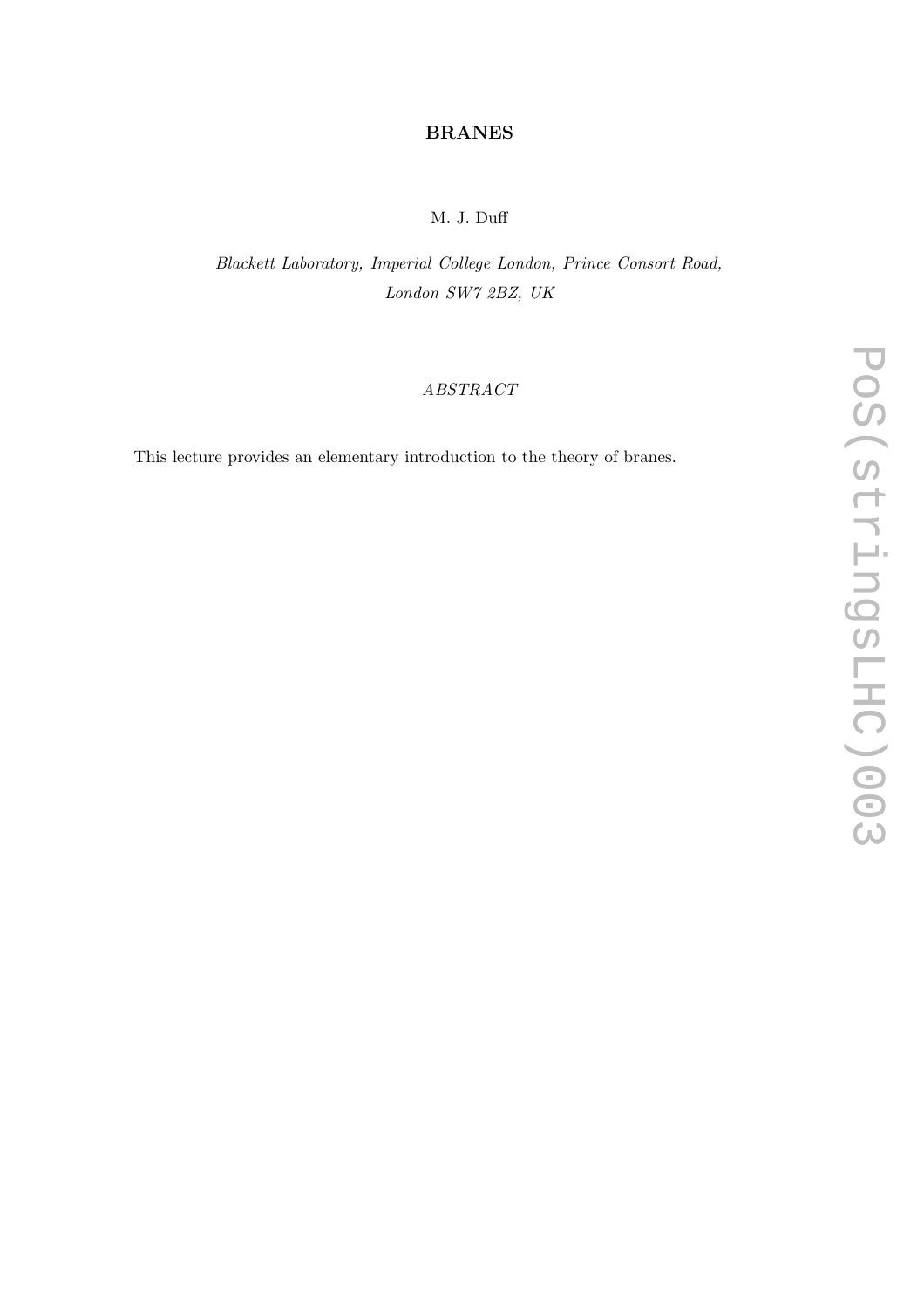# Contents

|  | 1 BRANES<br>3                                                                |  |  |  |  |  |  |
|--|------------------------------------------------------------------------------|--|--|--|--|--|--|
|  |                                                                              |  |  |  |  |  |  |
|  |                                                                              |  |  |  |  |  |  |
|  |                                                                              |  |  |  |  |  |  |
|  |                                                                              |  |  |  |  |  |  |
|  | 1.5 Type IIA superstring in D=10 from supermembrane in D=11 $\dots \dots$ 11 |  |  |  |  |  |  |
|  |                                                                              |  |  |  |  |  |  |
|  |                                                                              |  |  |  |  |  |  |
|  |                                                                              |  |  |  |  |  |  |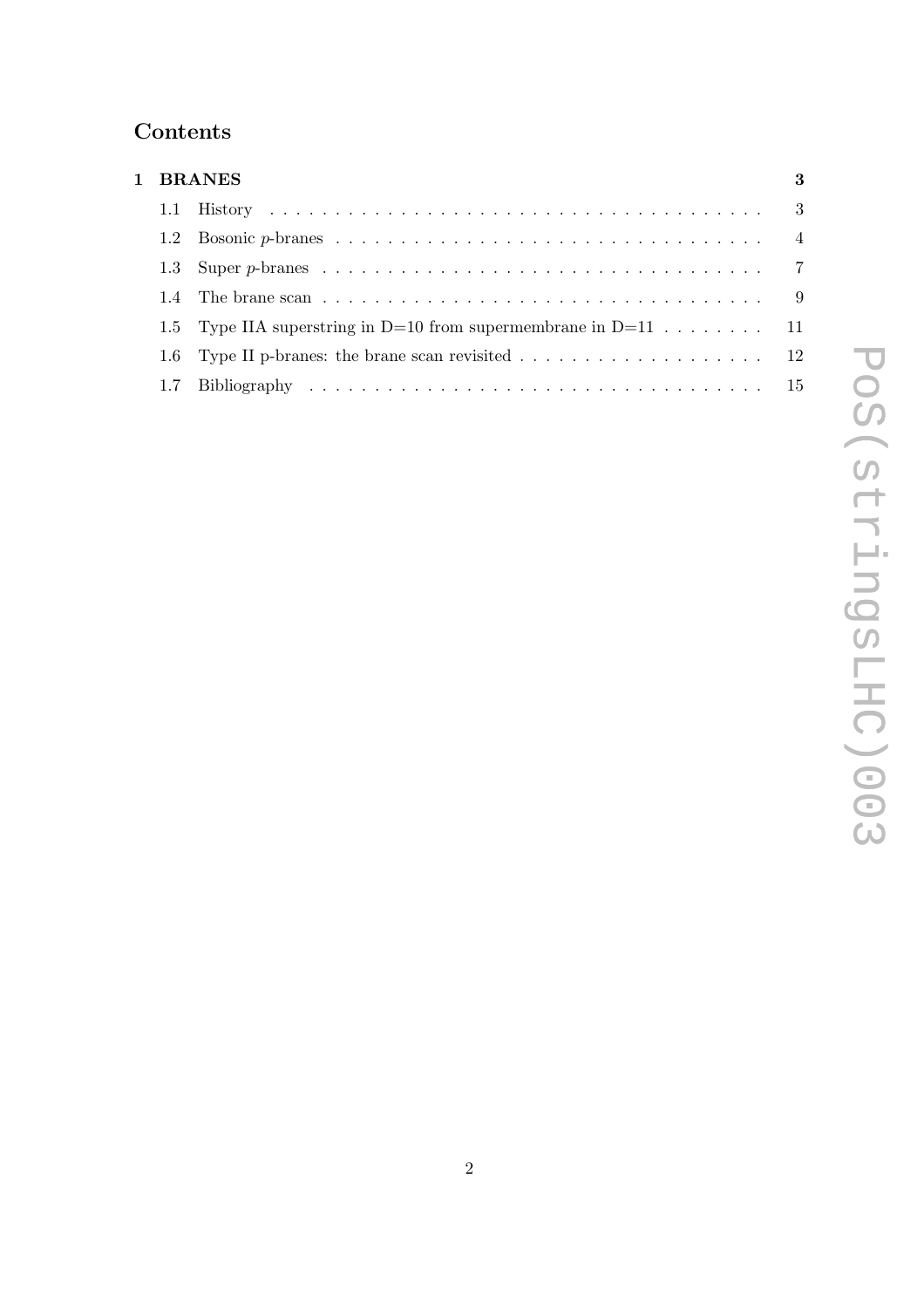### 1 BRANES

#### 1.1 History

Membrane theory has a strange history which goes back even further than strings. The idea that the elementary particles might correspond to modes of a vibrating membrane was put forward originally in 1962 by Dirac. When string theory came along in the 1970s, there were some attempts to revive the membrane idea but without much success. Things did not change much until 1986 when Hughes, Liu and Polchinski showed that it was possible to combine membranes with supersymmetry: the supermembrane was born.

Consequently, while all the progress in string theory was going on, a small splinter group was posing the question: Once you have given up 0-dimensional particles in favor of 1-dimensional strings, why not 2-dimensional membranes or in general p-dimensional objects (inevitably dubbed p-branes)? Just as a 0-dimensional particle sweeps out a 1-dimensional worldline as it evolves in time, so a 1-dimensional string sweeps out a 2-dimensional worldsheet and a p-brane sweeps out a d-dimensional worldvolume, where  $d = p + 1$ . Of course, there must be enough room for the p-brane to move about in spacetime, so d must be less than or equal to the number of spacetime dimensions D. In fact, as we shall see in section (1.4) supersymmetry places further severe restrictions both on the dimension of the extended object and the dimension of the spacetime in which it lives. We can represent these as points on a graph where we plot spacetime dimension  $D$  vertically and the  $p$ -brane dimension  $d = p + 1$  horizontally. This graph is called the *brane scan*. See Table 1. In the early eighties Green and Schwarz had shown that spacetime supersymmetry allows classical superstrings moving in spacetime dimensions 3, 4, 6 and 10. (Quantum considerations rule out all but the ten-dimensional case as being truly fundamental. Of course some of these ten dimensions could be curled up to a very tiny size in the way suggested by Kaluza and Klein. Ideally six would be compactified in this way so as to yield the four spacetime dimensions with which we are familiar.) It was now realized, however, that these 1-branes in  $D = 3, 4, 6$  and 10 should now be viewed as but special cases of this more general class of supersymmetric extended object.

Curiously enough, the maximum spacetime dimension permitted is eleven, where Bergshoeff, Sezgin and Townsend found their supermembrane which couples to eleven-dimensional supergravity. (The 3-form gauge field of  $D = 11$  supergravity had long been suggestive of a membrane interpretation). Moreover, it was then possible to show by simultaneous dimensional reduction of the spacetime and worldvolume that the membrane looks like a string in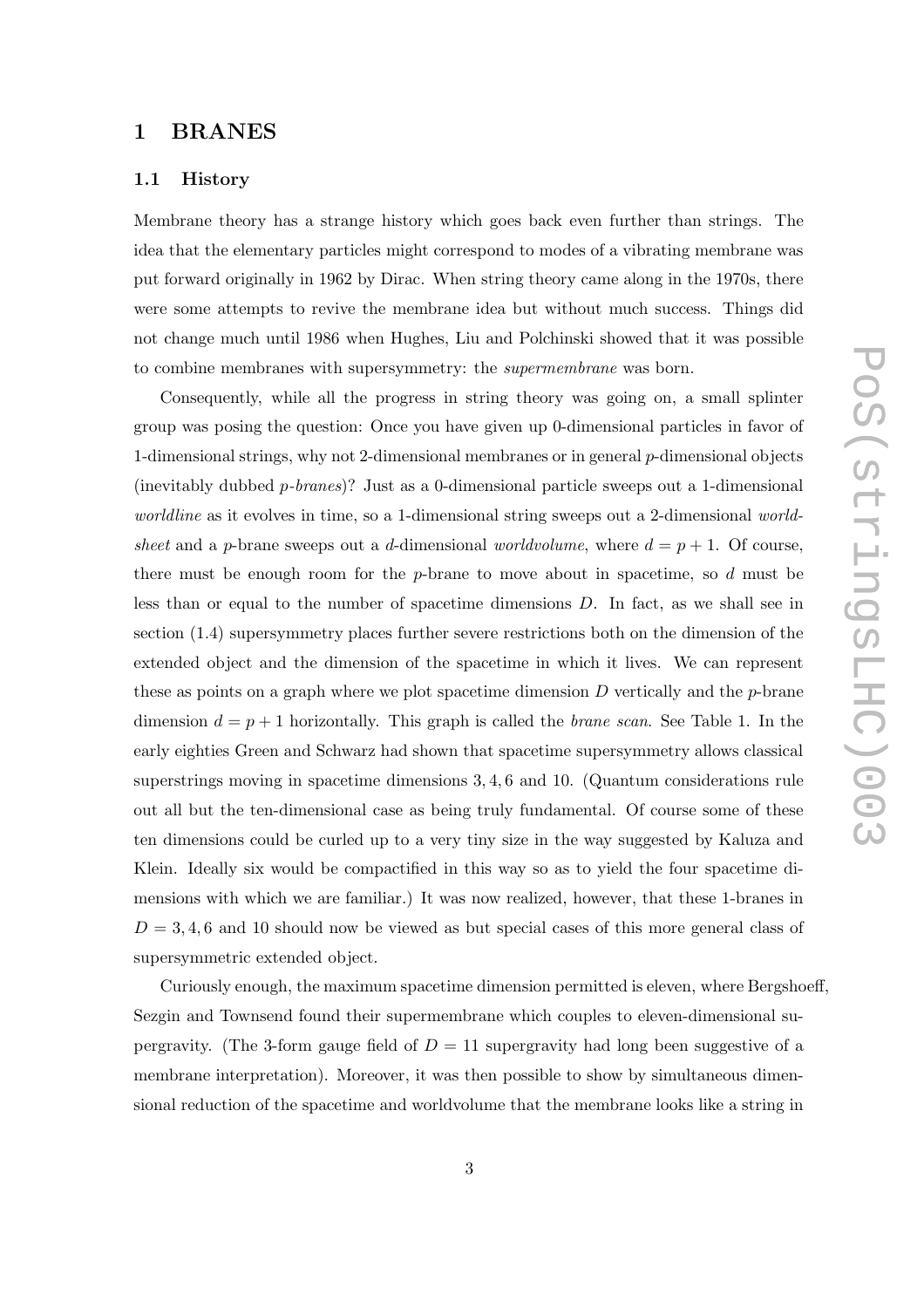| $D\uparrow$      |                           |              |                         |            |                |          |                           |                |       |                 |        |    |                 |
|------------------|---------------------------|--------------|-------------------------|------------|----------------|----------|---------------------------|----------------|-------|-----------------|--------|----|-----------------|
| 11               |                           |              |                         | $\cal S$   |                |          | T                         |                |       |                 |        |    |                 |
| $10\,$           | $\sim 10^{-10}$           | V            |                         |            | $S/V$ V V      |          | $V$ $S/V$ $V$ $V$ $V$ $V$ |                |       |                 |        |    |                 |
| $\boldsymbol{9}$ | $\mathbf{L}^{\text{max}}$ | $\cal S$     |                         |            |                | $\cal S$ |                           |                |       |                 |        |    |                 |
| $8\,$            | $\cdot$                   |              |                         |            | S              |          |                           |                |       |                 |        |    |                 |
| $\overline{7}$   | $\ddot{\phantom{0}}$      |              |                         | S          |                |          | T                         |                |       |                 |        |    |                 |
| $\,6\,$          | $\sim 10^{-11}$           |              | $V$ $S/V$ $V$ $S/V$ $V$ |            |                |          | V                         |                |       |                 |        |    |                 |
| $\bf 5$          | $\ddot{\phantom{0}}$      | S            |                         | S          |                |          |                           |                |       |                 |        |    |                 |
| $\overline{4}$   |                           |              | $\cdot$ V $S/V$ $S/V$   |            | V              |          |                           |                |       |                 |        |    |                 |
| $\boldsymbol{3}$ |                           |              | $S/V$ $S/V$ $V$         |            |                |          |                           |                |       |                 |        |    |                 |
| $\overline{2}$   | $\mathbf{L}$              | S            |                         |            |                |          |                           |                |       |                 |        |    |                 |
| $\,1$            |                           |              |                         |            |                |          |                           |                |       |                 |        |    |                 |
| $\boldsymbol{0}$ |                           |              |                         |            |                |          |                           |                |       |                 |        |    |                 |
|                  | $\boldsymbol{0}$          | $\mathbf{1}$ | $\boldsymbol{2}$        | $\sqrt{3}$ | $\overline{4}$ | $\bf 5$  | $\,6\,$                   | $\overline{7}$ | $8\,$ | $9\phantom{.0}$ | $10\,$ | 11 | $d \rightarrow$ |
|                  |                           |              |                         |            |                |          |                           |                |       |                 |        |    |                 |

Table 1: The brane scan, where S, V and T denote scalar, vector and antisymmetric tensor multiplets.

ten dimensions. In fact, it yields precisely the Type IIA superstring. This suggested that the eleven-dimensional theory was perhaps the more fundamental after all.

Notwithstanding these and subsequent results, the supermembrane enterprise was, until recently, largely ignored by the mainstream physics community. Those who had worked on eleven-dimensional supergravity and then on supermembranes spent the early eighties arguing for spacetime dimensions greater than four, and the late eighties and early nineties arguing for worldvolume dimensions greater than two. The latter struggle was by far the more bitter!

In this chapter we shall review the progress reached over the last two decades and see how it fits in with recent results in string duality, D-branes and M-theory.

#### 1.2 Bosonic p-branes

Consider some extended object with 1 time and  $(d-1)$  space dimensions moving in a spacetime with 1 time and  $(D-1)$  space dimensions. We shall demand that its dynamics is governed by minimizing the worldvolume which the object sweeps out

$$
S = -T_d \int d^d \xi \, \left\{ -det \partial_i X^M \partial_j X^N \eta_{MN} \right\}^{1/2} \tag{1.1}
$$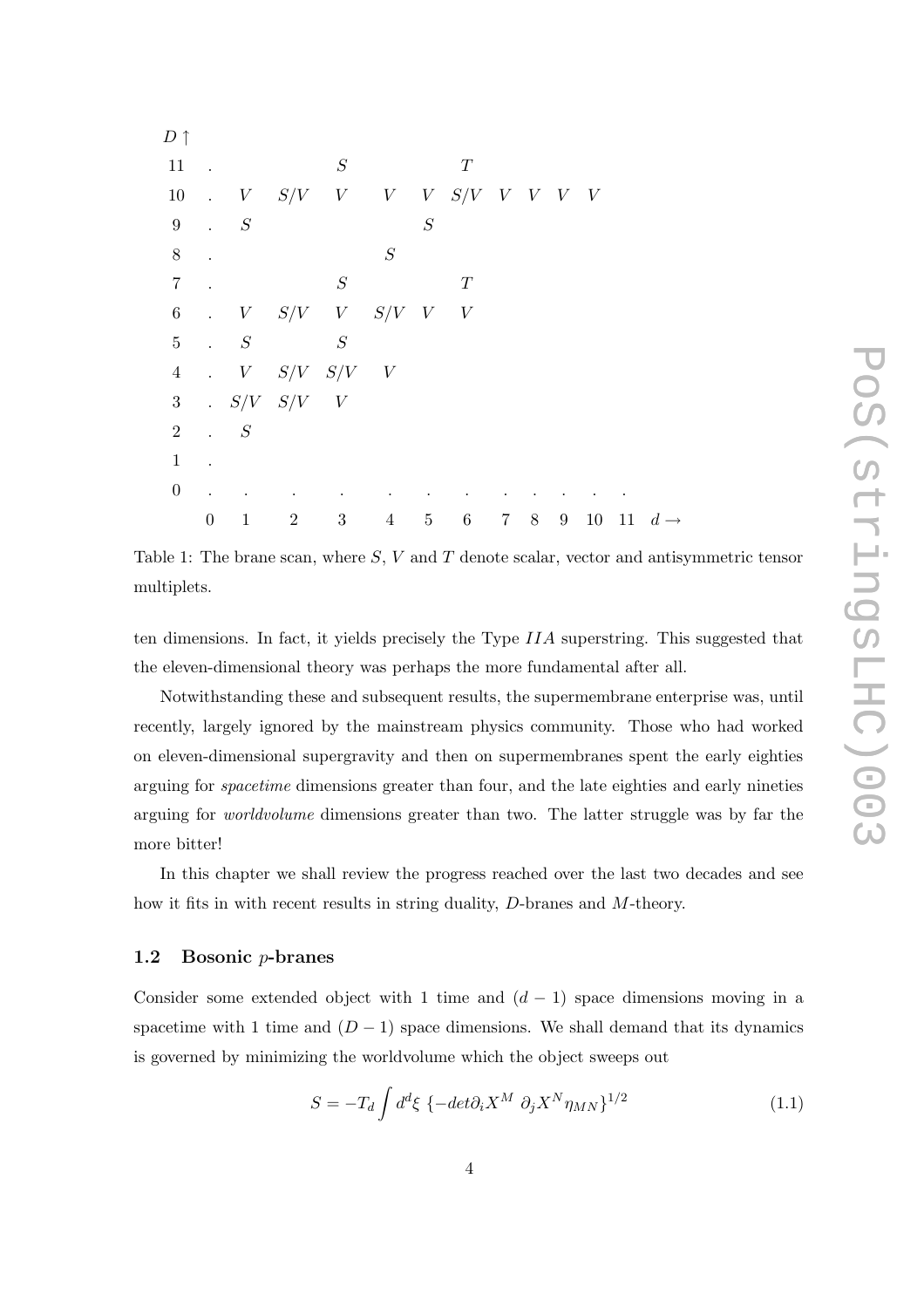where we have introduced worldvolume coordinates  $\xi^i$  (i = 0, ..., (d-1)) and spacetime coordinates  $X^M$  ( $M = 0, ..., (D-1)$ ). To begin with, we assume spacetime is flat with Minkowski metric  $\eta_{MN}$  and signature  $(-, +, \ldots, +)$ . The tension of the object is given by the constant  $T<sub>d</sub>$  which renders the action S dimensionless. This action was first introduced by Dirac in the case of a membrane  $(d = 3)$  and later by Nambu and Goto in the case of a string  $(d = 2)$ .

The classical equations of motion that follow from (1.1) may equivalently be obtained from the action

$$
S = T_d \int d^d \xi \left( -\frac{1}{2} \sqrt{-\gamma} \gamma^{ij} \partial_i x^M \partial_j x^N \eta_{MN} + \frac{1}{2} (d-2) \sqrt{-\gamma} \right) \tag{1.2}
$$

where we have introduced the auxiliary field  $\gamma_{ij}(\xi)$ .  $\gamma$  denotes its determinant and  $\gamma^{ij}$  its inverse. Varying with respect to  $\gamma_{ij}$  yields the equation of motion

$$
\frac{1}{2}\sqrt{-\gamma}\gamma^{ij}\gamma^{k\ell}\partial_k X^M \partial_\ell X^N \eta_{MN} - \sqrt{-\gamma}\partial_k x^M \partial_\ell X^N \gamma^{ik}\gamma^{j\ell} \eta_{MN} = \frac{1}{2}(d-2)\sqrt{-\gamma}\gamma^{ij} \quad . \quad (1.3)
$$

Taking the trace, we find for  $d \neq 2$ , that

$$
\gamma^{k\ell}\partial_k X^M \partial_\ell X^N \eta_{MN} = d \tag{1.4}
$$

and hence that  $\gamma_{ij}$  is just the induced metric on worldvolume

$$
\gamma_{ij} = \partial_i X^M \partial_j X^N \eta_{MN}.
$$
\n(1.5)

Varying (1.2) with respect to  $X^M$  yields

$$
\partial_i \left( \sqrt{-\gamma} \gamma^{ij} \partial_j X^N \eta_{MN} \right) = 0. \tag{1.6}
$$

Thus equations (1.5) and (1.6) are together equivalent to the equation of motion obtained by varying  $(1.1)$  with respect to  $X^M$ .

Note that the case  $d = 2$  is special. Here, the worldvolume cosmological term drops out and (1.2) displays a conformal symmetry

$$
\gamma_{ij}(\xi) \to \Omega^2(\xi)\gamma_{ij}(\xi)
$$
  

$$
X^M(\xi) \to X^M(\xi)
$$
 (1.7)

where  $\Omega$  is some arbitrary function of  $\xi$ . In this case  $\gamma_{ij}$  and  $\partial_i X^M \partial_j X^N \eta_{MN}$  are related only up to a conformal factor. The actions (1.1) and (1.2) are, however, equivalent for all d, at least classically.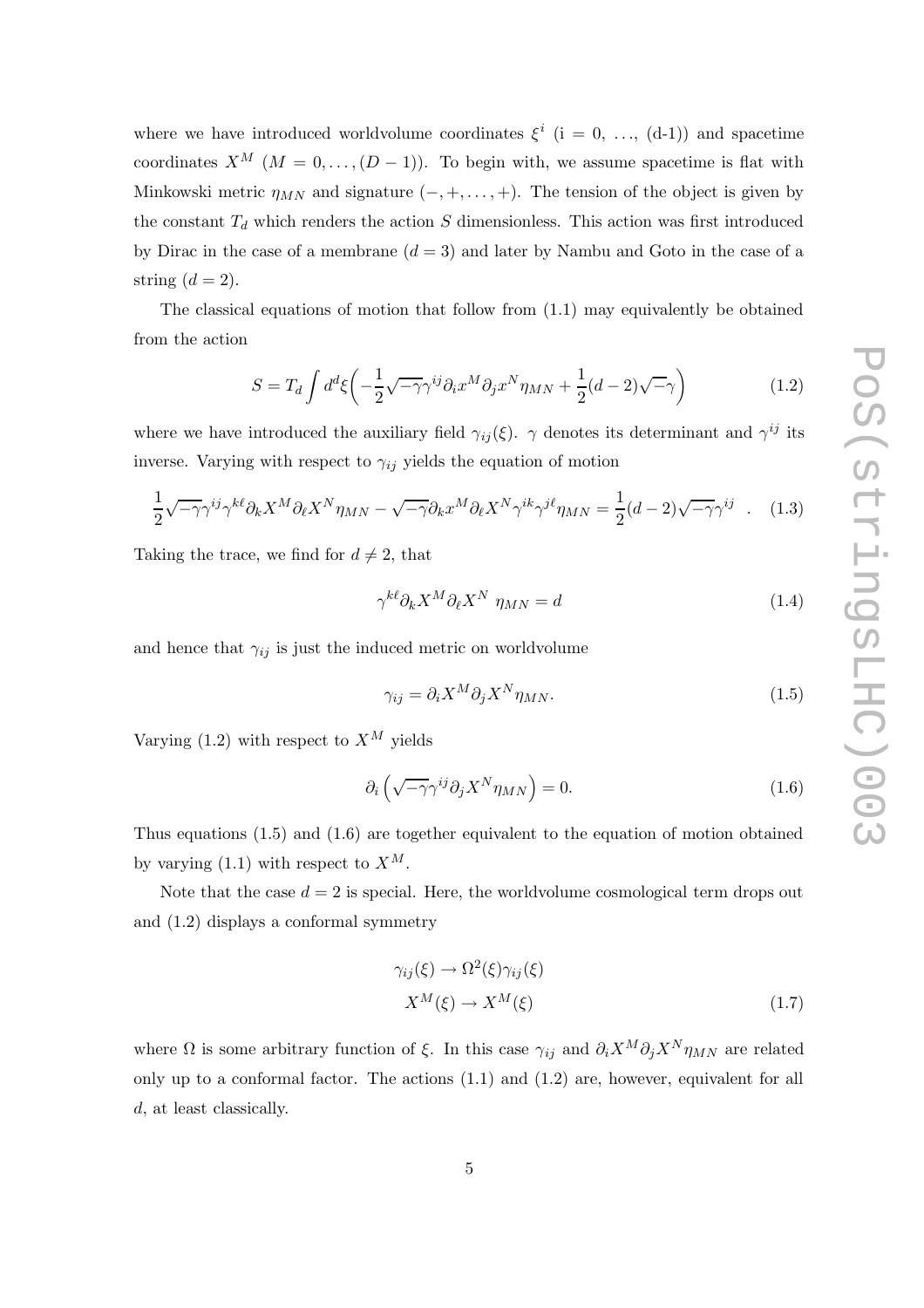There are two useful generalizations of the above. The first is to go to curved space by replacing  $\eta_{MN}$  by  $g_{MN}(X)$ ; the second is to introduce an antisymmetric tensor field  $B_{MN...P}(X)$  of rank d which couples via a Wess-Zumino term. The action (1.2) then becomes

$$
S = T_d \int d^d \xi \left[ -\frac{1}{2} \sqrt{-\gamma} \gamma^{ij} \partial_i X^M \partial_j X^M g_{MN}(X) + \frac{1}{2} (d-2) \sqrt{-\gamma} + \frac{1}{d!} \epsilon^{i_1 i_2 \dots i_d} \partial_{i_1} X^{M_1} \partial_{i_2} X^{M_2} \dots \partial_{i_d} X^{M_d} B_{M_1 M_2 \dots M_d}(X) \right]
$$
(1.8)

and the equations of motion are

$$
\partial_i \left( \sqrt{-\gamma} \gamma^{ij} \partial_j X^N \right) g_{MN} + g_{MP} \Gamma^P{}_{KL} \partial_i X^K \partial_j X^L \gamma^{ij}
$$

$$
= \frac{1}{d!} F_{MNT \cdots S} \epsilon^{ij \cdots k} \partial_i X^N \partial_j X^T \cdots \partial_k X^S
$$
(1.9)

and

$$
\gamma_{ij} = \partial_i X^M \partial_j X^N g_{MN}(X) \tag{1.10}
$$

where the field-strength  $F$  is given by

$$
F = dB \tag{1.11}
$$

and hence obeys the Bianchi identity

$$
dF = 0.\t\t(1.12)
$$

The virtue of these generalizations is that they now permit a straightforward transition to the supermembrane.

Our experience with string theory suggests that there are two ways of introducing supersymmetry into membrane theory. The first is to look for a supermembrane which has manifest spacetime supersymmetry but no supersymmetry on the worldvolume. The second is to look for a spinning membrane which has manifest worldvolume supersymmetry but no supersymmetry in spacetime. An early attempt at spinnning membranes by Howe and Tucker encountered the problem that the worldvolume cosmological term does not permit a supersymmetrization using the usual rules of  $d = 3$  tensor calculus without the introduction of an Einstein-Hilbert term. Indeed, these objections have been elevated to the status of a no-go theorem for spinning membranes. Attempts to circumvent this no-go theorem have been made starting from the conformally invariant action, but is is fair to say that the spinning membrane approach never really caught on. Recently, there has been some success in formalisms with both worldvolume and spacetime supersymmetry. The last ten years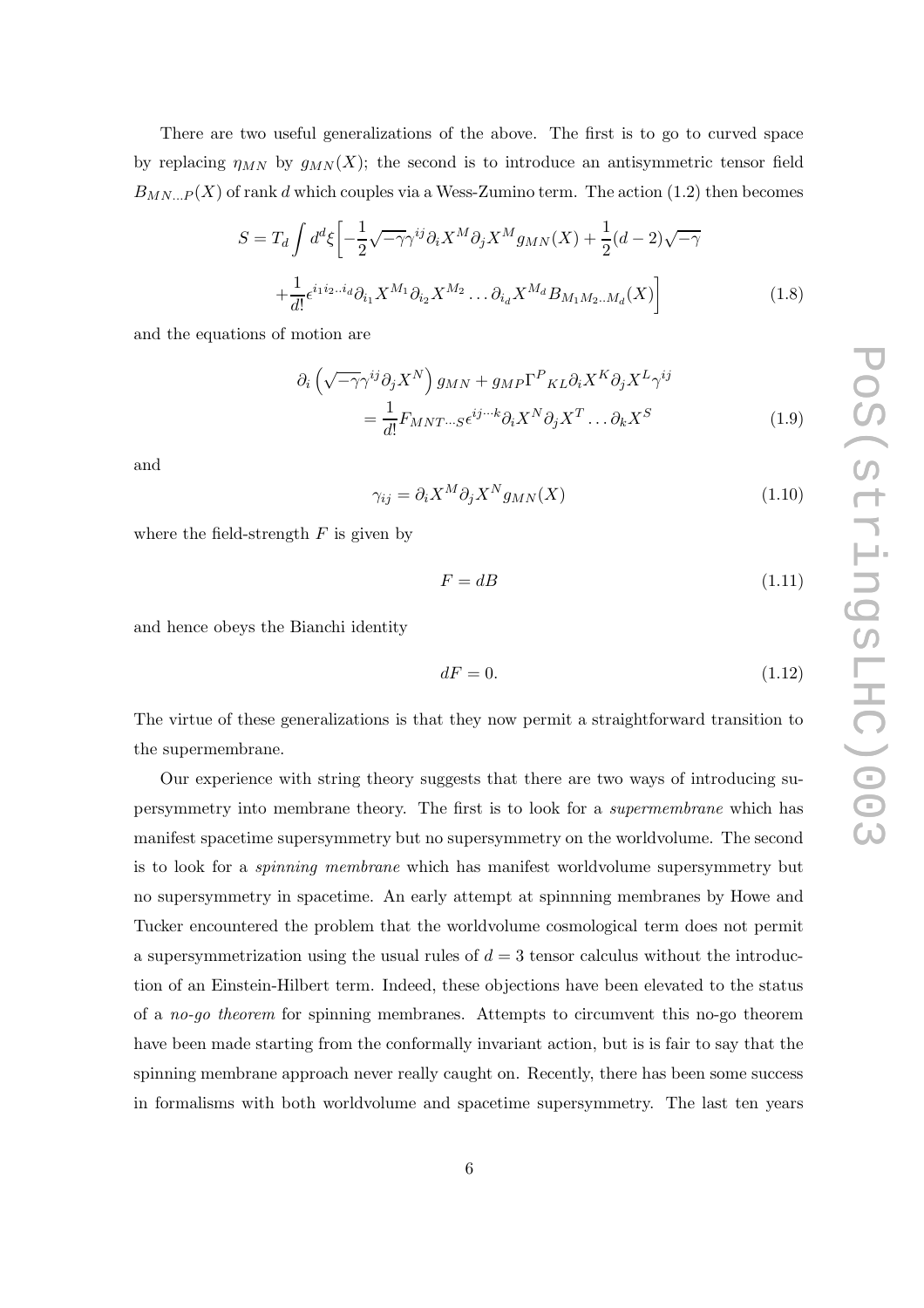| Dimension           | Minimal Spinor Supersymmetry |                     |
|---------------------|------------------------------|---------------------|
| $(D \text{ or } d)$ | $(M \text{ or } m)$          | $(N \text{ or } n)$ |
| 11                  | 32                           | 1                   |
| 10                  | 16                           | 2, 1                |
| 9                   | 16                           | 2, 1                |
| 8                   | 16                           | 2, 1                |
| 7                   | 16                           | 2, 1                |
| 6                   | 8                            | 4, 3, 2, 1          |
| $\overline{5}$      | 8                            | 4, 3, 2, 1          |
| 4                   | 4                            | $8, \ldots, 1$      |
| 3                   | $\overline{2}$               | $16, \ldots, 1$     |
| $\overline{2}$      | $\mathbf 1$                  | $32, \ldots, 1$     |
|                     |                              |                     |

Table 2: Minimal spinor components and supersymmetries.

of supermembranes, however, has been dominated by the approach with spacetime supersymmetry and worldvolume kappa symmetry. At first, progress in supermembranes was hampered by the belief that kappa symmetry, so crucial to Green-Schwarz superparticles  $(d = 1)$  and superstrings  $(d = 2)$  could not be generalized to membranes. The breakthrough came when Hughes, Liu and Polchinski showed that it could.

#### 1.3 Super p-branes

Following Bergshoeff, Sezgin and Townsend, let us introduce the coordinates  $Z^M$  of a curved superspace

$$
Z^M = (x^\mu, \theta^\alpha) \tag{1.13}
$$

and the supervielbein  $E_M^A(Z)$  where  $M = \mu, \alpha$  are world indices and  $A = a, \alpha$  are tangent space indices. We also define the pull-back

$$
E_i^A = \partial_i Z^M E_M^A \quad . \tag{1.14}
$$

We also need the super-d-form  $B_{A_d...A_1}(Z)$ . Then the supermembrane action is

$$
S = T_d \int d^d \xi \left[ -\frac{1}{2} \sqrt{-\gamma \gamma^{ij}} E_i^a E_j^b \eta_{ab} + \frac{1}{2} (d - 2) \sqrt{-\gamma} + \frac{1}{d!} \epsilon^{i_1 \dots i_d} E_{i_1}^{A_1} \dots E_{i_d}^{A_d} B_{A_d \dots A_1} \right].
$$
 (1.15)

As in (1.8) there is a kinetic term, a worldvolume cosmological term, and a Wess-Zumino term. The action (1.15) has the virtue that it reduces to the Green-Schwarz superstring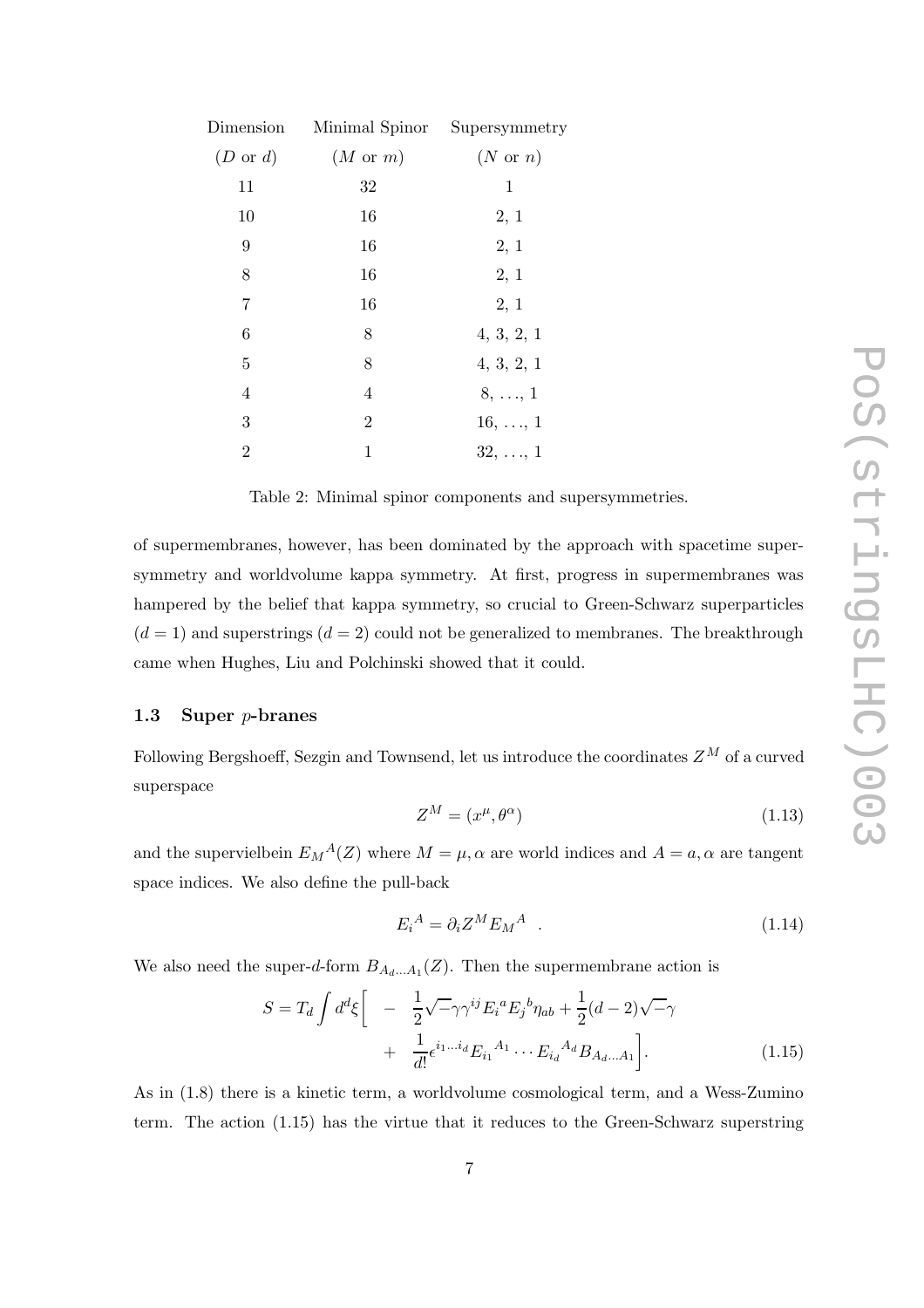action when  $d = 2$ .

The target-space symmetries are superdiffeomorphisms, Lorentz invariance and d-form gauge invariance. The worldvolume symmetries are ordinary diffeomorphisms and kappa invariance which we now examine in more detail. The transformation rules are

$$
\delta Z^{M} E^{a}{}_{M} = 0, \quad \delta Z^{M} E^{\alpha}{}_{M} = \kappa^{\beta} (1 + \Gamma)^{\alpha}{}_{\beta} \tag{1.16}
$$

where  $\kappa^{\beta}(\xi)$  is an anticommuting spacetime spinor but worldvolume scalar, and where

$$
\Gamma^{\alpha}{}_{\beta} = \frac{(-1)^{d(d-3)/4}}{d! \sqrt{-\gamma}} \epsilon^{i_1 \dots i_d} E_{i_1}{}^{a_1} E_{i_2}{}^{a_2} \dots E_{i_d}{}^{a_d} \Gamma_{a_1 \dots a_d} \quad . \tag{1.17}
$$

Here  $\Gamma_a$  are the Dirac matrices in spacetime and

$$
\Gamma_{a_1 \dots a_d} = \Gamma_{[a_1 \cdots a_d]} \quad . \tag{1.18}
$$

This kappa symmetry has the following important consequences:

1) The symmetry is achieved only if certain constraints on the antisymmetric tensor field strength  $F_{MNP,Q}(Z)$  and the supertorsion are satisfied. In particular the Bianchi identity  $dF = 0$  then requires the Γ matrix identity

$$
\left(d\bar{\theta}\Gamma_a d\theta\right) \left(d\bar{\theta}\Gamma^{ab_1...b_{d-2}}d\theta\right) = 0 \tag{1.19}
$$

for a commuting spinor  $d\theta$ . This is satisfied only for certain values of d and D. Specifically, for  $d \geq 2$ 

|  | $d = 2: D = 3, 4, 6, 10$ |        |
|--|--------------------------|--------|
|  | $d = 3: D = 4, 5, 7, 11$ |        |
|  | $d = 4: D = 6, 8$        |        |
|  | $d = 5: D = 9$           |        |
|  | $d = 6:$ $D = 10$ .      | (1.20) |

Note that we recover as a special case the well-known result that Green-Schwarz superstrings exist *classically* only for  $D = 3, 4, 6$ , and 10. Note also  $d_{max} = 6$  and  $D_{max} = 11$ . The upper limit of  $D = 11$  is already known in supergravity but there it is necessary to make extra assumptions concerning the absence of consistent higher spin interactions. In supermembrane theory, it follows automatically.

2) The matrix  $\Gamma$  of (1.18) is traceless and satisfies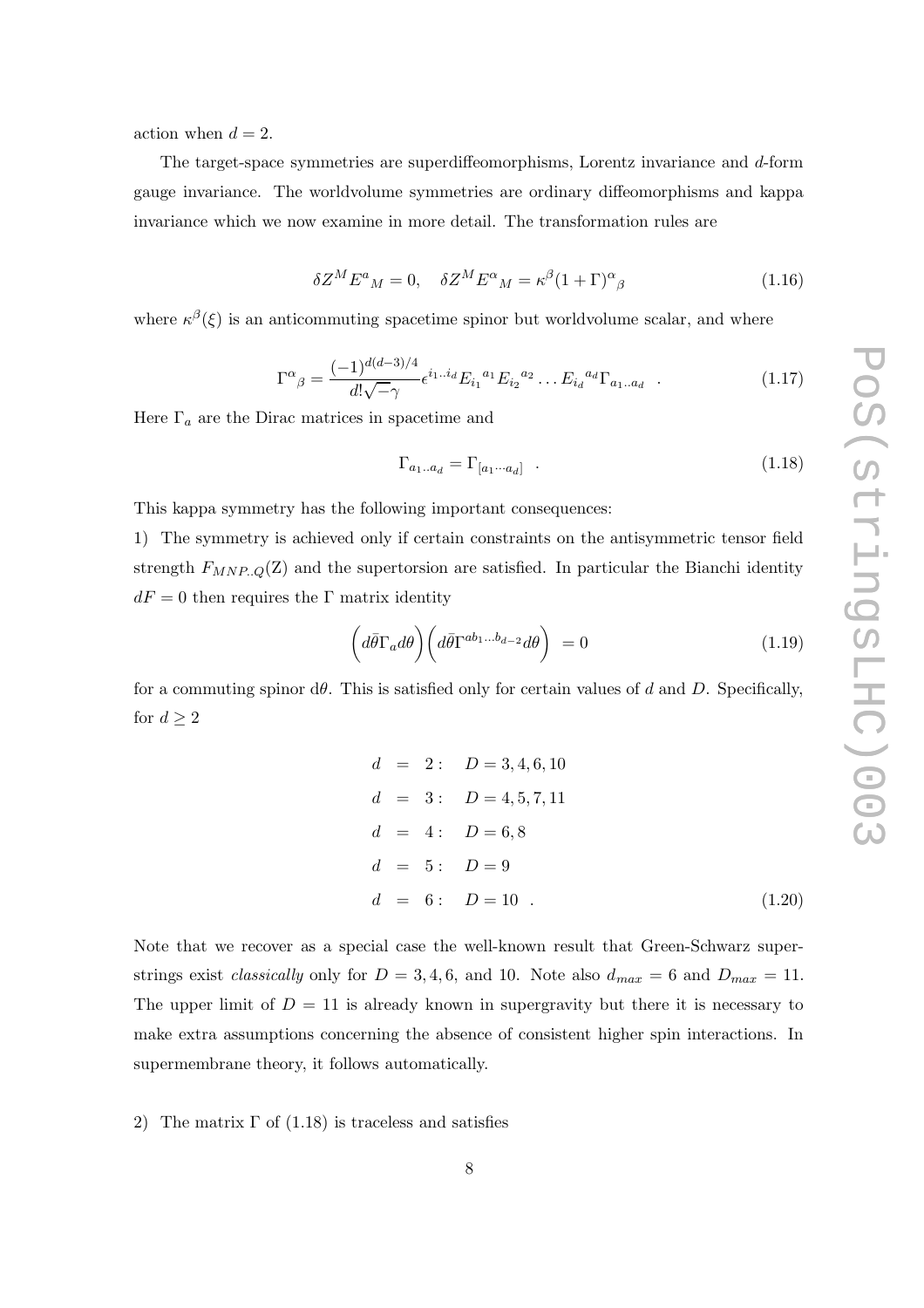$$
\Gamma^2 = 1\tag{1.21}
$$

when the equations of motion are satisfied and hence the matrices  $(1\pm\Gamma)/2$  act as projection operators. The transformation rule (1.16) therefore permits us to gauge away one half of the fermion degrees of freedom. As described below, this gives rise to a matching of physical boson and fermion degrees of freedom on the worldvolume.

3) In the case of the eleven-dimensional supermembrane, it has been shown that the constraints on the background fields  $E_M^A$  and  $B_{MNP}$  are nothing but the equations of motion of eleven-dimensional supergravity.

#### 1.4 The brane scan

The matching of physical bose and fermi degrees of freedom on the worldvolume may, at first sight, seem puzzling since we began with only spacetime supersymmetry. The explanation is as follows. As the  $p$ -brane moves through spacetime, its trajectory is described by the functions  $X^M(\xi)$  where  $X^M$  are the spacetime coordinates  $(M = 0, 1, \ldots, D - 1)$  and  $\xi^i$ are the worldvolume coordinates  $(i = 0, 1, \ldots, d - 1)$ . It is often convenient to make the so-called *static gauge choice* by making the  $D = d + (D - d)$  split

$$
X^M(\xi) = (X^\mu(\xi), Y^m(\xi)),\tag{1.22}
$$

where  $\mu = 0, 1, \ldots, d-1$  and  $m = d, \ldots, D-1$ , and then setting

$$
X^{\mu}(\xi) = \xi^{\mu}.\tag{1.23}
$$

Thus the only physical worldvolume degrees of freedom are given by the  $(D - d) Y^m(\xi)$ . So the number of on-shell bosonic degrees of freedom is

$$
N_B = D - d.\t\t(1.24)
$$

To describe the super p-brane we augment the D bosonic coordinates  $X^M(\xi)$  with anticommuting fermionic coordinates  $\theta^{\alpha}(\xi)$ . Depending on D, this spinor could be Dirac, Weyl, Majorana or Majorana-Weyl. The fermionic kappa symmetry means that half of the spinor degrees of freedom are redundant and may be eliminated by a physical gauge choice. The net result is that the theory exhibits a *d*-dimensional worldvolume supersymmetry where the number of fermionic generators is exactly half of the generators in the original spacetime supersymmetry. This partial breaking of supersymmetry is a key idea. Let M be the number of real components of the minimal spinor and N the number of supersymmetries in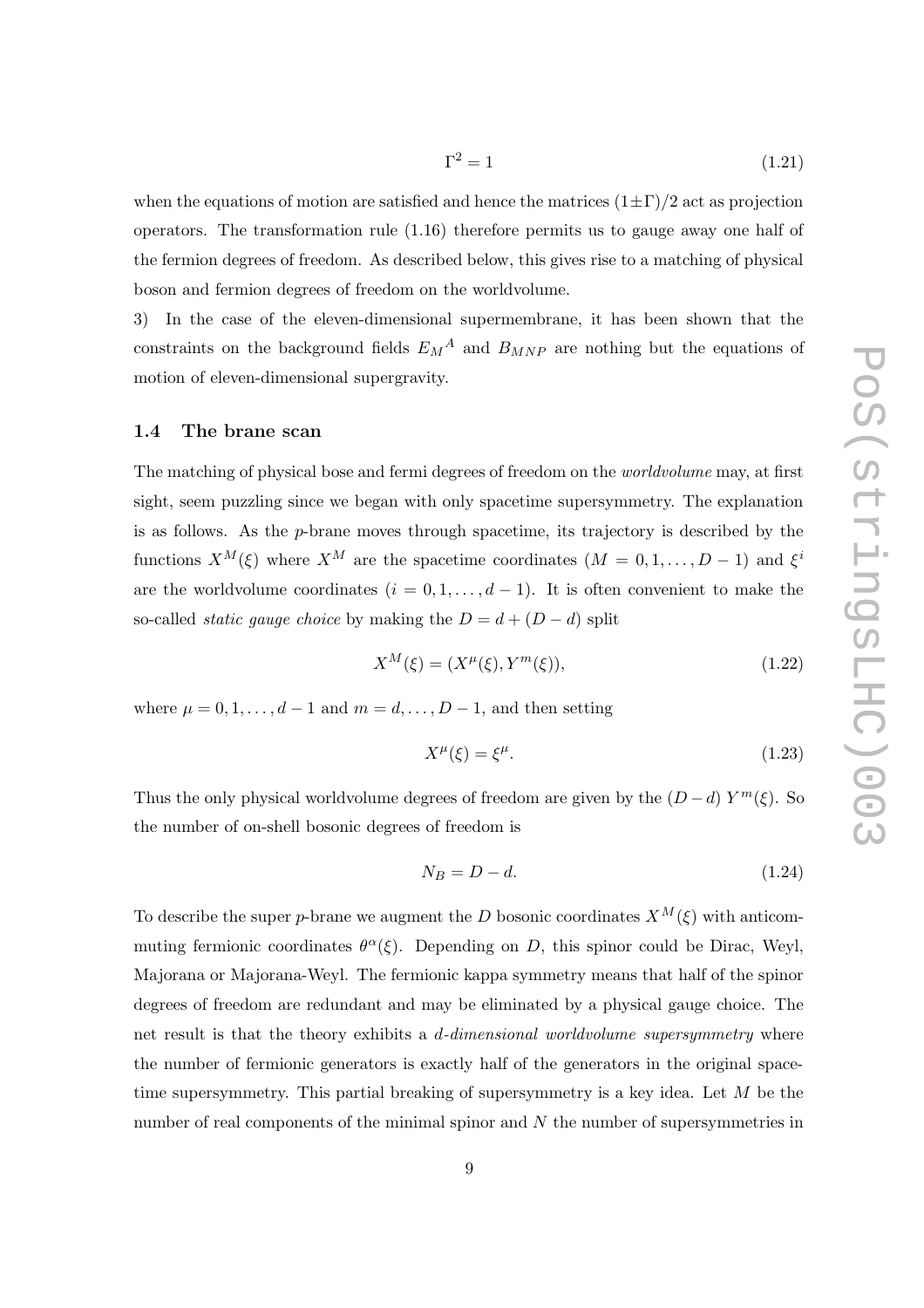D spacetime dimensions and let m and n be the corresponding quantities in d worldvolume dimensions. Let us first consider  $d > 2$ . Since kappa symmetry always halves the number of fermionic degrees of freedom and going on-shell halves it again, the number of on-shell fermionic degrees of freedom is

$$
N_F = \frac{1}{2}mn = \frac{1}{4}MN.
$$
\n(1.25)

Worldvolume supersymmetry demands  $N_B = N_F$  and hence

$$
D - d = \frac{1}{2}mn = \frac{1}{4}MN.
$$
\n(1.26)

A list of dimensions, number of real dimensions of the minimal spinor and possible supersymmetries is given in Table 2, from which we see that there are only 8 solutions of (1.26) all with  $N = 1$ , as shown in Table 1. We note in particular that  $D_{\text{max}} = 11$  since  $M \ge 64$ for  $D \ge 12$  and hence (1.26) cannot be satisfied. Similarly  $d_{\text{max}} = 6$  since  $m \ge 16$  for  $d \geq 7$ . The case  $d = 2$  is special because of the ability to treat left and right moving modes independently. If we require the sum of both left and right moving bosons and fermions to be equal, then we again find the condition (1.26). This provides four more solutions all with  $N = 2$ , corresponding to Type II superstrings in  $D = 3, 4, 6$  and 10 (or 8 solutions in all if we treat Type  $IIA$  and Type  $IIB$  separately). Both the gauge-fixed Type  $IIA$  and Type  $IIB$  superstrings will display  $(8, 8)$  supersymmetry on the worldsheet. If we require only left (or right) matching, then (1.26) is replaced by

$$
D - 2 = n = \frac{1}{2}MN,
$$
\n(1.27)

which allows another 4 solutions in  $D = 3, 4, 6$  and 10, all with  $N = 1$ . The gauge-fixed theory will display  $(8,0)$  worldsheet supersymmetry. The heterotic string falls into this category. The results are indicated by the points laled  $S$  in Table 1. Point particles with  $d = 1$  are sometimes omitted from the brane scan but in Table 1 we have included them.

An equivalent way to arrive at the above conclusions is to list all scalar supermultiplets and to interpret the dimension of the target space, D, by

$$
D - d = \text{ number of scalars.} \tag{1.28}
$$

In particular, we can understand  $d_{\text{max}} = 6$  from this point of view since this is the upper limit for scalar supermultiplets. In summary, according to the above classification, Type II p-branes do not exist for  $p > 1$ . We shall return to this issue, however, in section (1.6).

There are four types of solution with  $8 + 8$ ,  $4 + 4$ ,  $2 + 2$  or  $1 + 1$  degrees of freedom respectively. Since the numbers 1, 2, 4 and 8 are also the dimension of the four division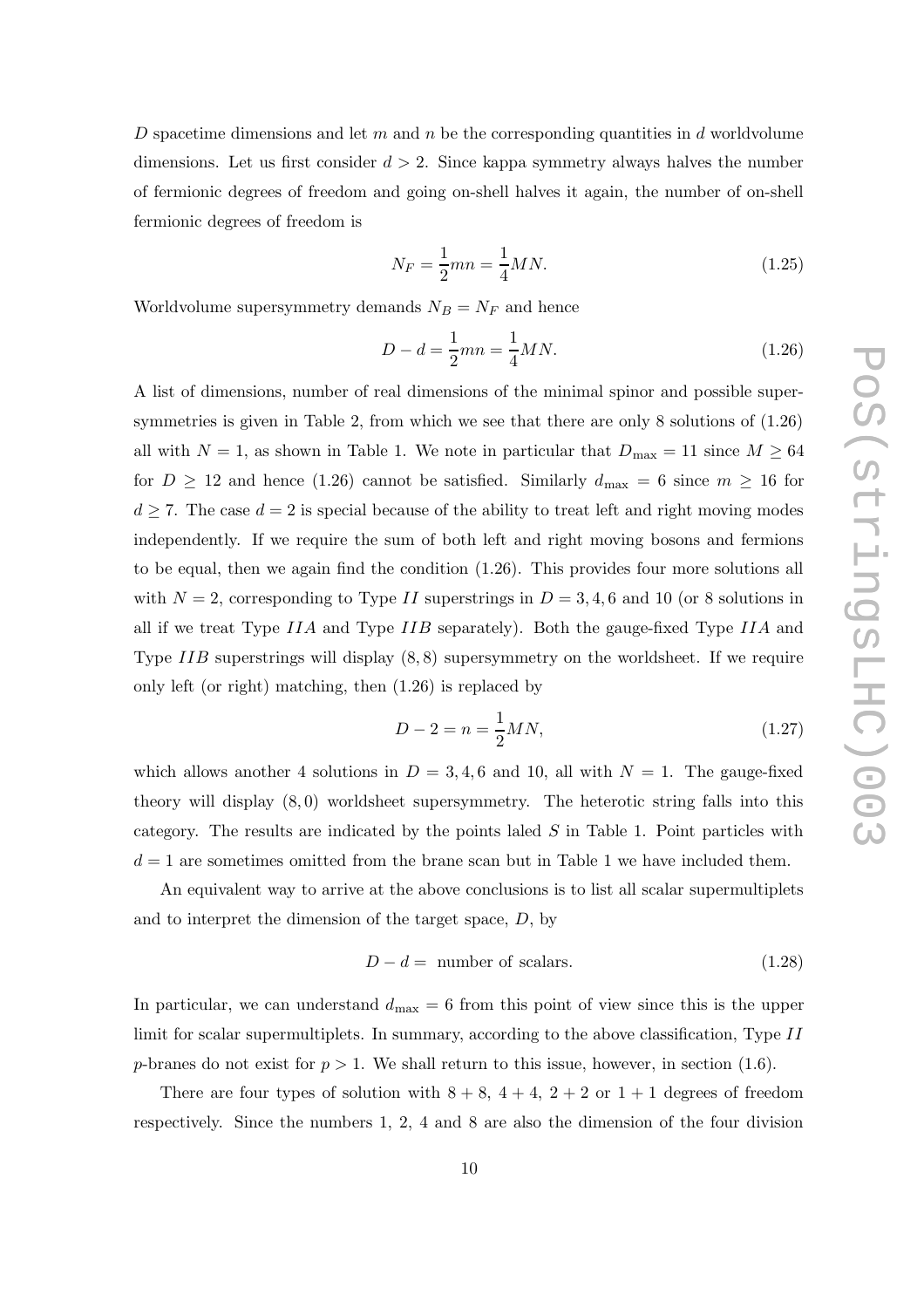algebras, these four types of solution are referred to as real, complex, quaternion and octonion respectively. The connection with the division algebras can in fact be made more precise.

#### 1.5 Type IIA superstring in D=10 from supermembrane in D=11

We begin with the bosonic sector of the  $d = 3$  worldvolume of the  $D = 11$  supermembrane given in (1.29).

$$
S_3 = T_3 \int d^3 \xi \left[ -\frac{1}{2} \sqrt{-\gamma} \gamma^{ij} \partial_i x^M \partial_j x^N g_{MN}(x) + \frac{1}{2} \sqrt{-\gamma} + \frac{1}{3!} \epsilon^{ijk} \partial_i x^M \partial_j x^N \partial_k x^P A_{MNP}(x) \right],
$$
\n(1.29)

where  $T_3$  is the membrane tension,  $\xi^i$   $(i = 0, 1, 2)$  are the worldvolume coordinates,  $\gamma^{ij}$ is the worldvolume metric and  $x^M(\xi)$  are the spacetime coordinates  $(M = 0, 1, \ldots, 10)$ . Kappa symmetry then demands that the background metric  $G_{MN}$  and background 3-form potential  $A_{MNP}$  obey the classical field equations of  $D = 11$  supergravity.

To see how a double worldvolume/spacetime compactification of the  $D = 11$  supermembrane theory on  $S^1$  leads to the Type IIA string in  $D = 10$ , let us denote all  $(d = 3, D = 11)$ quantities by a hat and all  $(d = 2, D = 10)$  quantities without. We then make a ten-one split of the spacetime coordinates

$$
\hat{x}^{\hat{M}} = (x^M, y) \qquad M = 0, 1, \dots, 9 \tag{1.30}
$$

and a two-one split of the worldvolume coordinates

$$
\hat{\xi}^{\hat{i}} = (\xi^i, \rho) \qquad i = 1, 2 \tag{1.31}
$$

in order to make the partial gauge choice

$$
\rho = y \tag{1.32}
$$

which identifies the eleventh dimension of spacetime with the third dimension of the worldvolume. The dimensional reduction is then effected by taking the background fields  $\hat{g}_{\hat{M}\hat{N}}$ and  $\hat{A}_{\hat{M}\hat{N}\hat{P}}$  to be independent of y. The string backgrounds of dilaton  $\phi$ , string  $\sigma$ -model metric  $g_{MN}$ , 1-form  $A_M$ , 2-form  $B_{MN}$  and 3-form  $A_{MNP}$  are given by

$$
\hat{g}_{MN} = e^{-2\phi/3} \begin{pmatrix} g_{MN} + e^{\Phi} A_M A_N & e^{2\phi} A_M \\ e^{2\phi} A_N & e^{\Phi} \end{pmatrix}
$$
  
\n
$$
\hat{A}_{MNP} = A_{MNP}
$$
  
\n
$$
\hat{A}_{MNY} = A_{MN}.
$$
\n(1.33)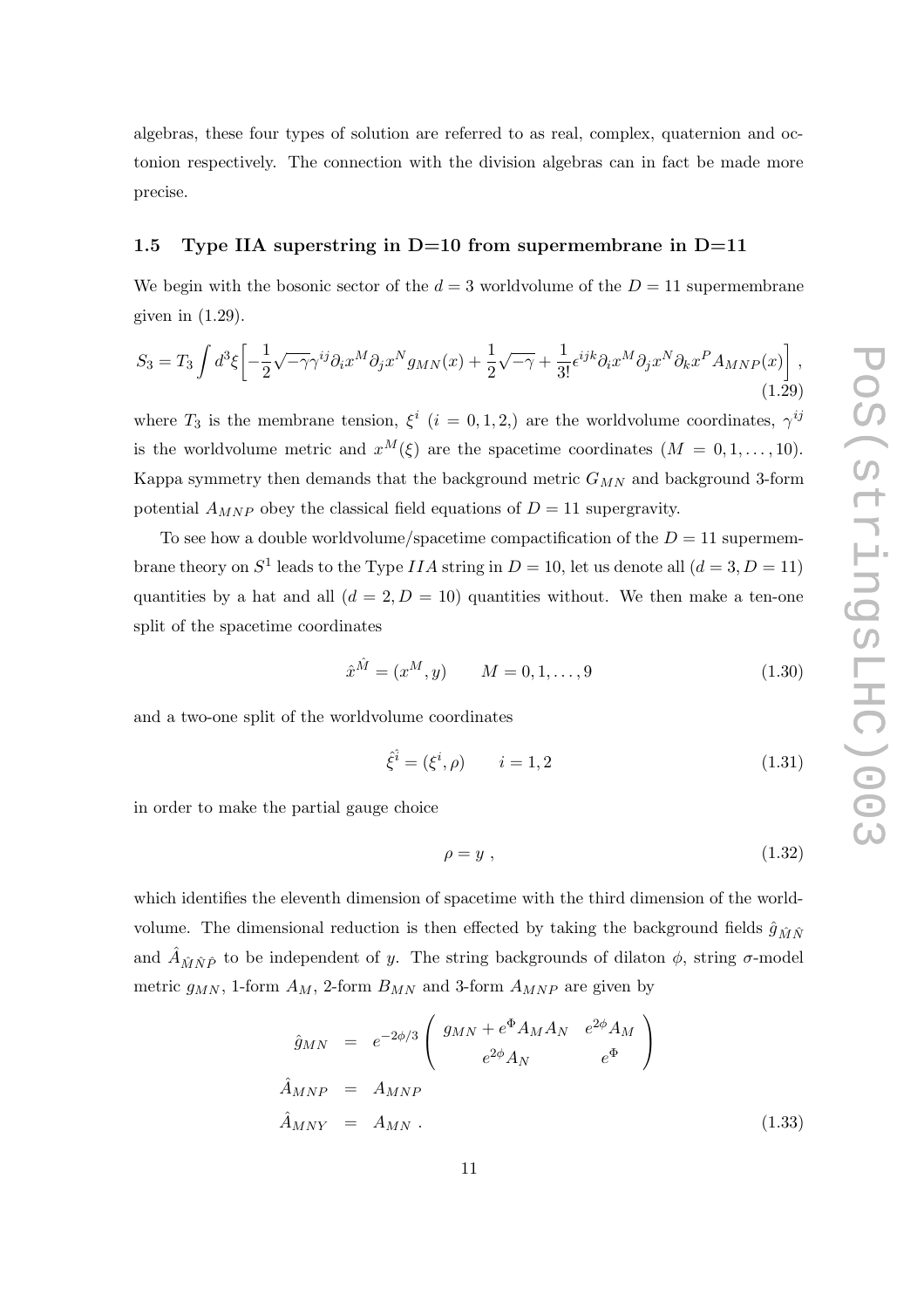The choice of dilaton prefactor,  $e^{-2\phi/3}$ , is dictated by the requirement that  $g_{MN}$  be the  $D = 10$  string  $\sigma$ -model metric. (To obtain the  $D = 10$  fivebrane  $\sigma$ -model metric, the prefactor is unity because the reduction is then spacetime only and not simultaneous worldvolume/spacetime. This explains the remarkable "coincidence" between  $\hat{g}_{MN}$  and the  $D = 10$ fivebrane  $\sigma$ -model metric.)

The action (1.29) now reduces to

$$
S_2 = T_2 \int d^2 \xi \left[ -\frac{1}{2} \sqrt{-\gamma} \gamma^{ij} \partial_i X^M \partial_j X^N g_{MN}(X) - \frac{1}{2!} \epsilon^{ij} \partial_i X^M \partial_j X^N B_{MN}(X) + \cdots \right]
$$
(1.34)

One may repeat the procedure in superspace to obtain

$$
S_2 = T_2 \int d^2 \xi \left[ -\frac{1}{2} \sqrt{-\gamma} \gamma^{ij} E_i^a E_j^b \eta_{ab} + \frac{1}{2!} \epsilon^{ij} \partial_i X^M \partial_j X^N B_{MN}(Z) \right]
$$
(1.35)

which is just the action of the Type IIA superstring.

#### 1.6 Type II p-branes: the brane scan revisited

According to the classification described in section (1.4), no Type II p-branes with  $p > 1$ can exist. Moreover, the only brane allowed in  $D = 11$  is  $p = 2$ . These conclusions were based on the assumption that the only fields propagating on the worldvolume were scalars and spinors, so that, after gauge fixing, they fall only into scalar supermultiplets, denoted by S on the brane scan of Table 1. Indeed, for some time, these were the only kappa symmetric actions. Using soliton arguments, however, it was later realized that both Type IIA and Type IIB superfivebranes exist after all. Moreover, the Type IIB theory also admits a self-dual superthreebrane. The no-go theorem is circumvented because in addition to the superspace coordinates  $X^M$  and  $\theta^{\alpha}$  there are also higher spin fields on the worldvolume: vectors or antisymmetric tensors. This raised the question: are there other super p-branes and if so, for what  $p$  and  $D$ ? An attempt to answer this question can be made by asking what new points on the brane scan are permitted by bose-fermi matching alone. Given that the gauge-fixed theories display worldvolume supersymmetry, and given that we now wish to include the possibility of vector and antisymmetric tensor fields, it is a relatively straightforward exercise to repeat the bose-fermi matching conditions of the section (1.4) for vector and antisymmetric tensor supermultiplets.

Let us begin with vector supermultiplets. Once again, we may proceed in one of two ways. First, given that a worldvolume vector has  $(d-2)$  degrees of freedom, the scalar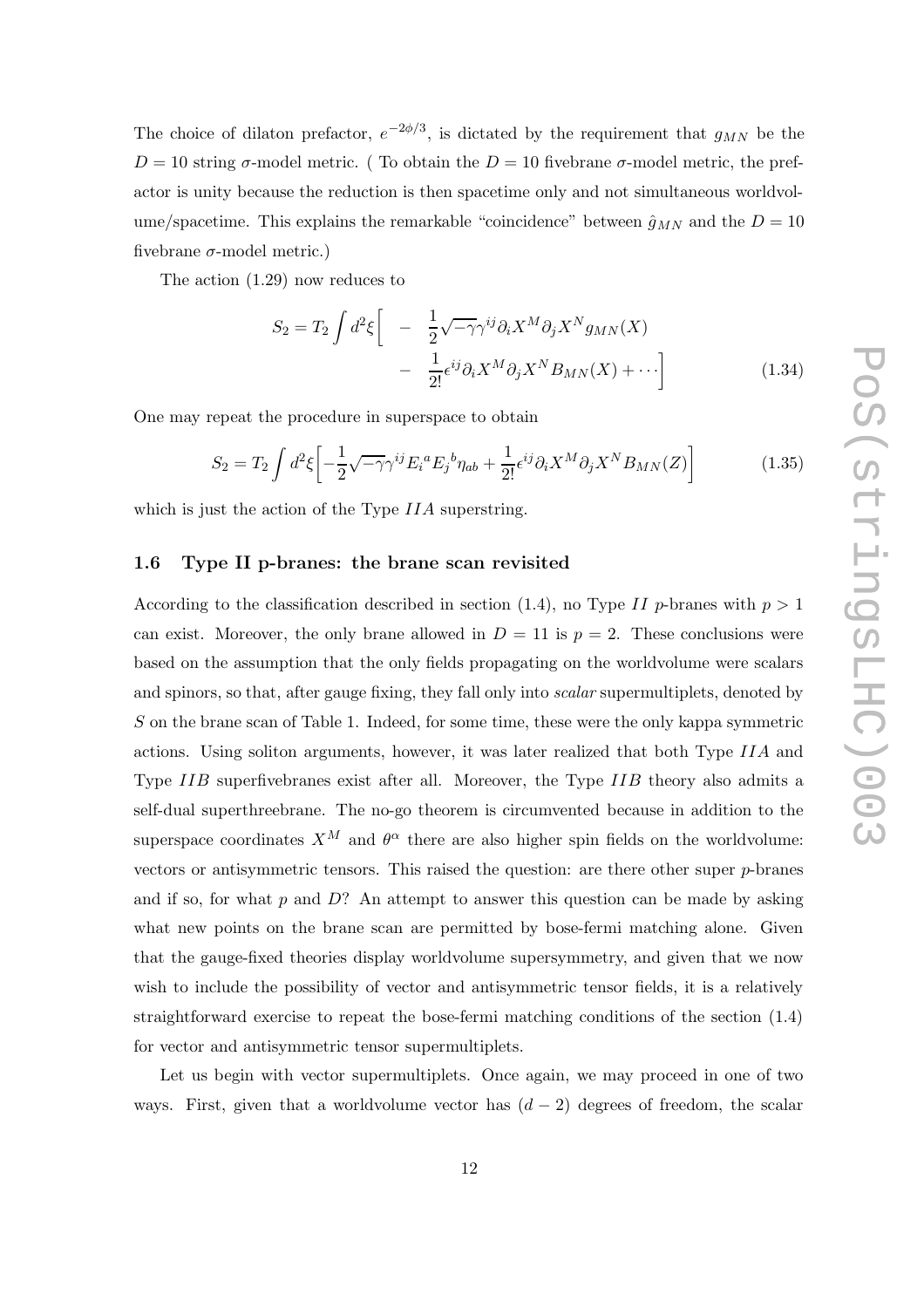multiplet condition (1.26) gets replaced by

$$
D - 2 = \frac{1}{2} \, mn = \frac{1}{4} \, MN. \tag{1.36}
$$

Alternatively, we may simply list all the vector supermultiplets and once again interpret D via  $(1.28)$ . The results are shown by the points laled V in Table 1.

Next we turn to antisymmetric tensor multiplets. In  $d = 6$  there is a supermultiplet with a second rank tensor whose field strength is self-dual:  $(B_{\mu\nu}^-, \lambda^I, \phi^{[IJ]})$ ,  $I = 1, \ldots, 4$ . This is has chiral  $d = 6$  supersymmetry. Since there are five scalars, we have  $D = 6 + 5 = 11$ . There is thus a new point on the scan corresponding to the  $D = 11$  superfivebrane. One may decompose this  $(n_+, n_-) = (2, 0)$  supermultiplet under  $(n_+, n_-) = (1, 0)$  into a tensor multiplet with one scalar and a hypermultiplet with four scalars. Truncating to just the tensor multiplet gives the zero modes of a fivebrane in  $D = 6 + 1 = 7$ . These two tensor multiplets are shown by the points laled  $T$  in Table 1. Several comments are now in order:

1) The number of scalars in a vector supermultiplet is such that, from  $(1.28)$ ,  $D = 3, 4, 6$ or 10 only.

2) Vector supermultiplets exist for all  $d \leq 10$ , as may be seen by dimensionally reducing the  $(n = 1, d = 10)$  Maxwell supermultiplet. However, in  $d = 2$  vectors have no degrees of freedom and in  $d = 3$  vectors have only one degree of freedom and are dual to scalars. In this sense, therefore, these multiplets will already have been included as scalar multiplets in section (1.4). There is consequently some arbitrariness in whether we count these as new points on the scan. For example, by dualizing a vector into a scalar on the gauge-fixed  $d = 3$ worldvolume of the Type IIA supermembrane, one increases the number of worldvolume scalars, *i.e.* transverse dimensions, from 7 to 8 and hence obtains the corresponding worldvolume action of the  $D = 11$  supermembrane. Thus the  $D = 10$  Type IIA theory contains a hidden  $D = 11$  Lorentz invariance!

3) This dualizing of the scalar into a vector on the 3-dimensional worldvolume, which has the effect of lowering the spacetime dimension by one, is a special case of a more general phenomenon of dualizing scalars into antisymmetric tensors of rank  $(d-2)$  on a ddimensional worldvolumes. For example, one could argue that one should also include new points on the scan with  $(d = 6, D = 9)$ ,  $(d = 5, D = 8)$ ,  $(d = 4, D = 7)$  and  $(d = 4, D = 5)$ obtained by dualizing one of the four scalars in the hypermultiplets describing the known points at  $(d = 6, D = 10)$ ,  $(d = 5, D = 9)$ ,  $(d = 4, D = 8)$  and  $(d = 4, D = 6)$ . The problem with this is knowing when to stop.

4) In listing vector multiplets, we have focussed only on the abelian theories obtained by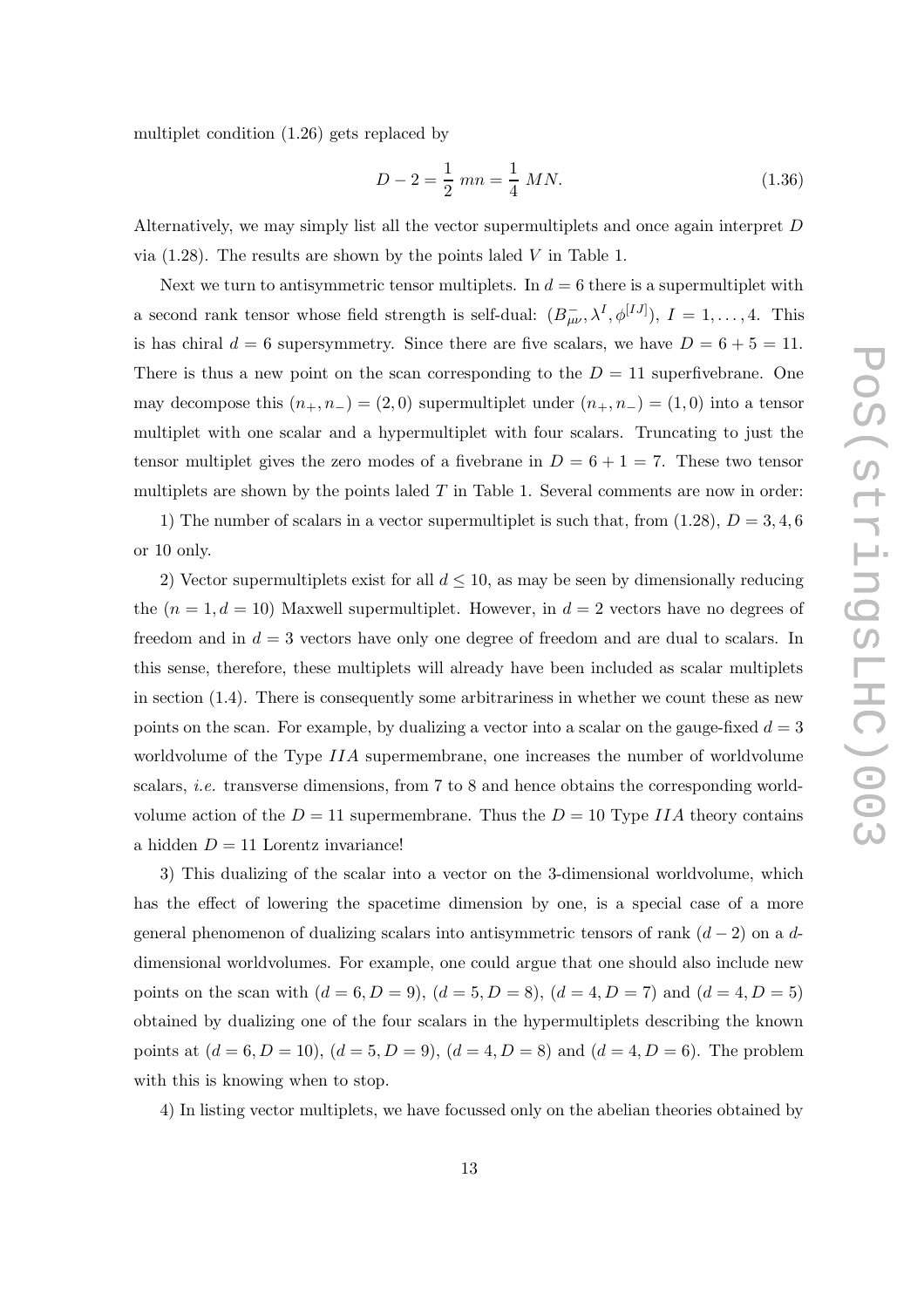dimensionally reducing the Maxwell multiplet. One might ask what role, if any, is played by non-abelian Yang-Mills multiplets. See below.

5) We emphasize that the points laled  $V$  and  $T$  merely tell us what is allowed by bose/fermi matching. We must then try to establish which of these possibilities actually exists. When this scan was first written down in 1993 we knew of the following soliton solutions: First the Type IIA and Type IIB superfivebranes and the self-dual Type IIB superthreebrane (the first example of a supermembrane carrying Ramond-Ramond charges) all found in 1991, then the  $D = 11$  superfivebrane found by Gueven in 1992, then the Type IIA p branes with all  $p = 0, 1, 2, 3, 4, 5, 6$  found in 1993. The other points laled V were still something of a mystery. To see why these choices of  $p$  were singled out, we recall that Type II string theories differ from heterotic theories in one important respect: in addition to the usual Neveu-Schwarz charge associated with the 3-form field strength, they also carry Ramond-Ramond charges associated with 2-form and 4-form field strengths in the case of Type IIA and 3-forms and 5-forms in the case of Type IIB. Accordingly, the new solutions of the Type IIA string equations were found to describe *electric* super p-branes with  $p = 0, 2$  and their magnetic duals with  $p = 6, 4$  and new solutions of Type IIB string equations were found to describe *electric* super p-branes with  $p = 1, 3$  and their magnetic duals with  $p = 5, 3$ . Interestingly enough, the Type IIB superthreebrane is self-dual, carrying a magnetic charge equal to its electric charge.

However, the whole subject of Type II supermembranes underwent a major sea change in 1995 when Polchinski realized that Type  $II$  super p-branes carrying Ramond-Ramond charges admit the interpretation of Dirichlet-branes that had been proposed earlier in 1989. These  $D$ -branes are surfaces of dimension  $p$  on which open strings can end. The Dirichlet p-brane is defined by Neumann boundary conditions in  $(p+1)$  directions (the worldvolume itself) and Dirichlet boundary conditions in the remaining  $(D-p-1)$  transverse directions. In  $D = 10$ , they exist for even  $p = 0, 2, 4, 6, 8$  in the Type IIA theory and odd  $p =$  $-1, 1, 3, 5, 7, 9$  in the Type IIB theory, in complete correspondence with the points marked V on the brane scan of Table 1. The fact that these points preserve one half of the spacetime supersymmetry and are described by dimensionally reducing the  $(n = 1, d = 10)$  Maxwell multiplet fits in perfectly with the D-brane picture. In hindsight there also exists a Type IIB supergravity interpretation of the  $(-1)$ -brane, which is an instanton, and its 7-brane dual. The 9-brane emerges from the fact that purely Neumann strings can end anywhere. Also in hindsight the 8-branes of the Type IIA theory also admit a soliton interpretation because there exists a version of  $D = 10$  Type IIA supergravity with a gravitino mass term